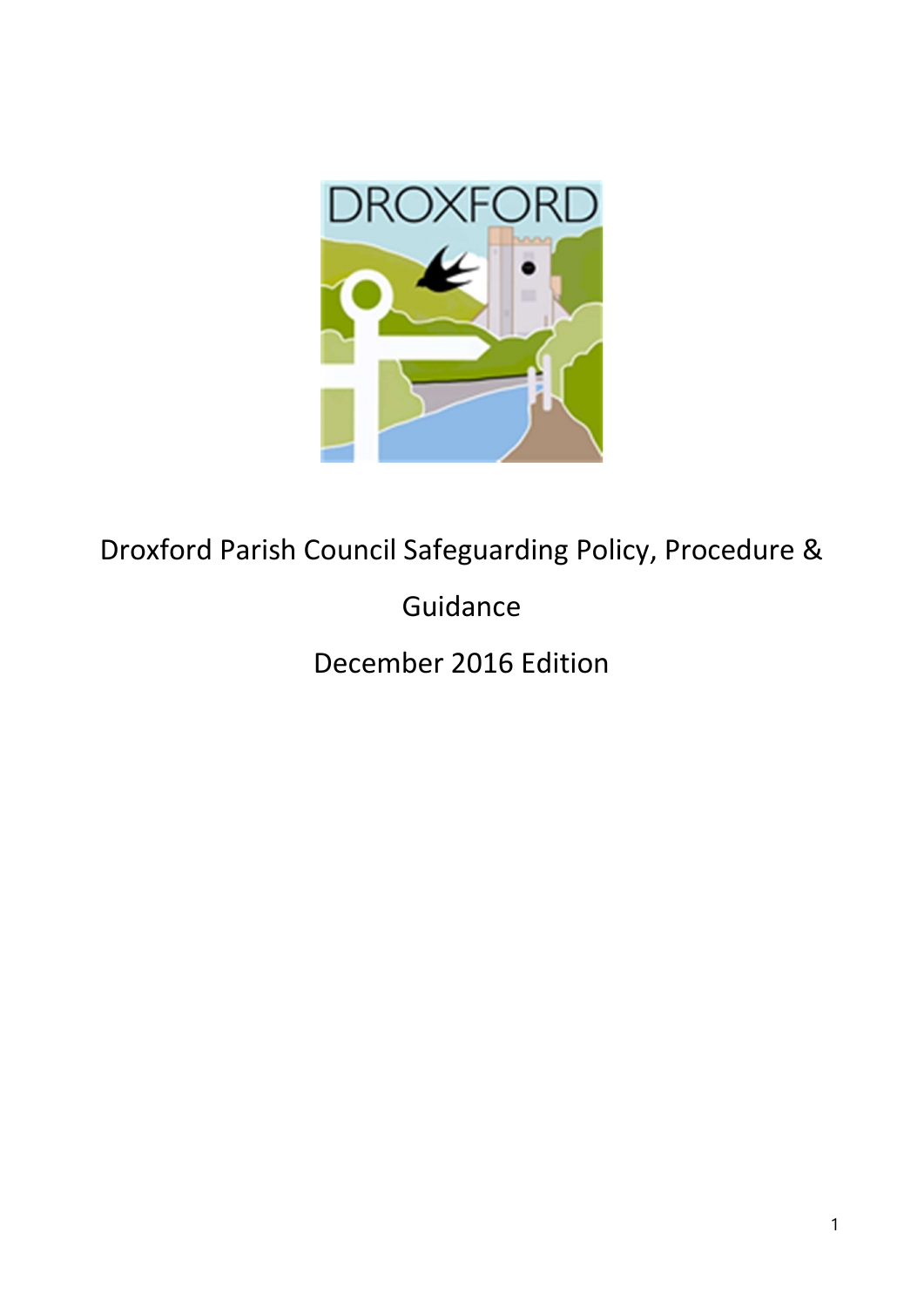## Table of Contents

| 1              | Background                                | Page 3  |
|----------------|-------------------------------------------|---------|
| $\overline{2}$ | <b>Model Policy</b>                       | Page 3  |
| 3              | Procedures                                | Page 4  |
|                | 3.1 Allegations against Staff             | Page 6  |
| 4              | Guidance                                  | Page 7  |
|                | 4.1 Responding to a Disclosure            | Page 7  |
|                | 4.2 Staff Conduct: Safe Working Practice  | Page 8  |
| 5              | Unaccompanied Children in Public Settings | Page 10 |
| 6              | <b>Training</b>                           | Page 12 |
| 7              | Safer Working                             | Page 12 |
| 8              | <b>Monitoring Arrangements</b>            | Page 13 |
| 9              | Annex 1 - Model Recording Form            | Page 15 |

#### 1. Background

This policy, procedure & guidance is approved by the member agencies of Hampshire Local Safeguarding Children Board. These requirements also apply to all other agencies in Hampshire County Council area providing services to children and young people or their families. The child protection standards in this procedure are consistent with Hampshire Safeguarding Children Board's Safeguarding Procedures, (2016) and the Government publications: 'Working Together to Safeguard Children' (2015) and 'What To Do If You're Worried a Child is Being Abused' (2015). Please note that this document is designed to complement, and provide a context for, the more detailed Child Protection Procedures and does not replace them. For more detailed information see: http://4lscb.proceduresonline.com/

All references to children in this document should be taken to apply also to young people.

2. Policy

Droxford Parish Council believes that it is always unacceptable for a child or young person to experience abuse of any kind and recognises its responsibility to safeguard the welfare of all children and young people, by a commitment to practice which protects them.

We recognise that:

• the welfare of the child is paramount.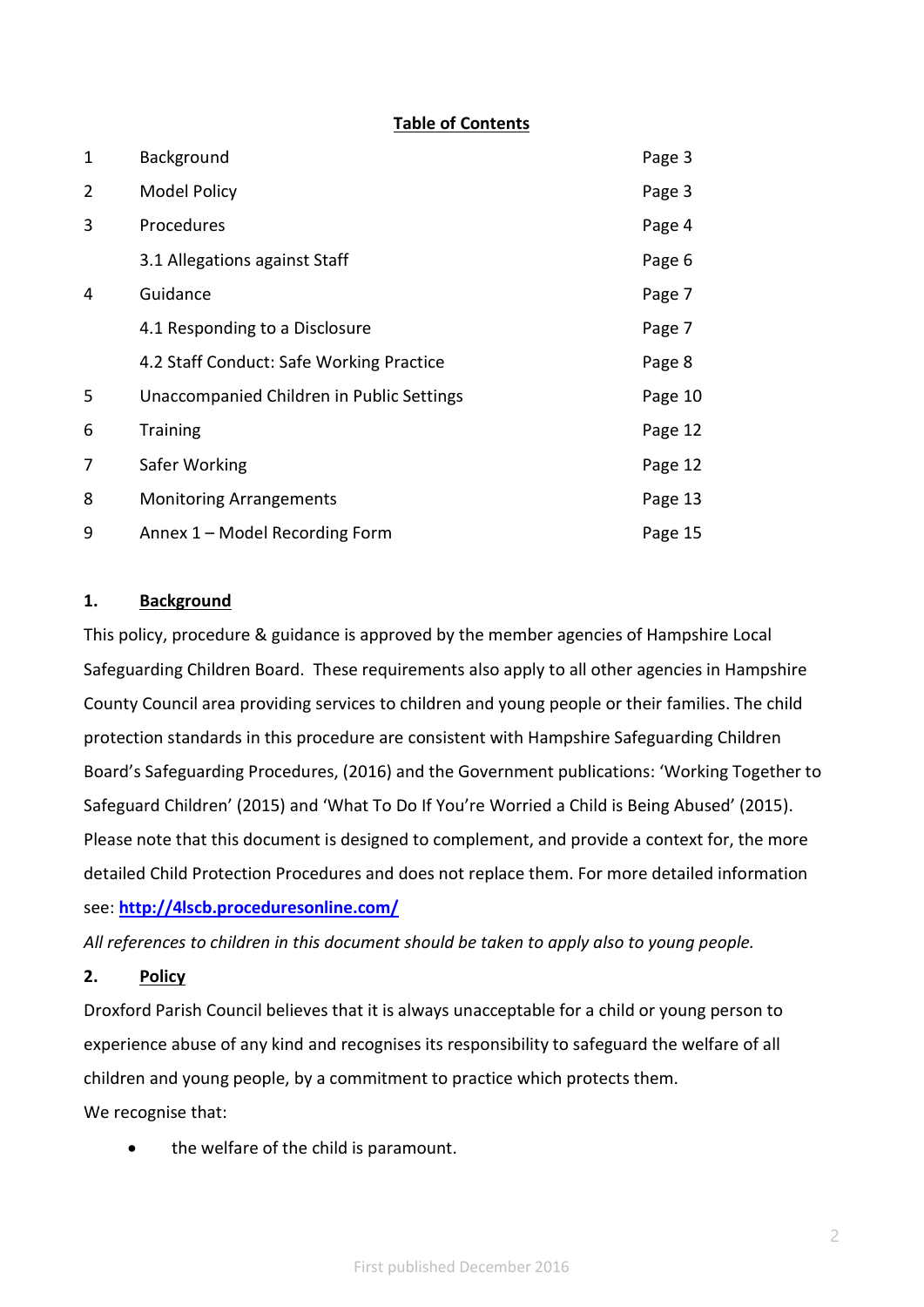- all children, regardless of age, disability, gender, racial heritage, religious belief, sexual orientation, or identity, have the right to equal protection from all types of harm or abuse.
- working in partnership with children, young people, their parents, carers and other agencies is essential in promoting young people's welfare.

The purpose of the policy is:

- to provide protection for the children and young people who receive Droxford Parish Council's services, including the children of adult members or users.
- to provide staff and volunteers with guidance on procedures they should adopt in the event that they suspect a child or young person may be experiencing, or be at risk of, harm.

This policy applies to Parish Councillors, paid staff, volunteers and sessional workers, agency staff, students or anyone working on behalf of Droxford Parish Council.

We will seek to safeguard children and young people by:

- valuing them, listening to them and respecting them.
- adopting child protection guidelines through procedures and a code of conduct for
- staff and volunteers.
- recruiting staff and volunteers safely, ensuring all necessary checks are made.
- sharing information about child protection and good practice with children, parents, staff and volunteers.
- sharing information about concerns with agencies who need to know, and involving children and parents or carers appropriately.
- providing effective management for staff and volunteers through supervision, support and training.

We are also committed to reviewing our policies and procedures annually.

## 3. Procedures

Everybody shares responsibility for safeguarding children who may be in need of child protection services by identifying children or young people who may be at risk and alerting the appropriate service(s).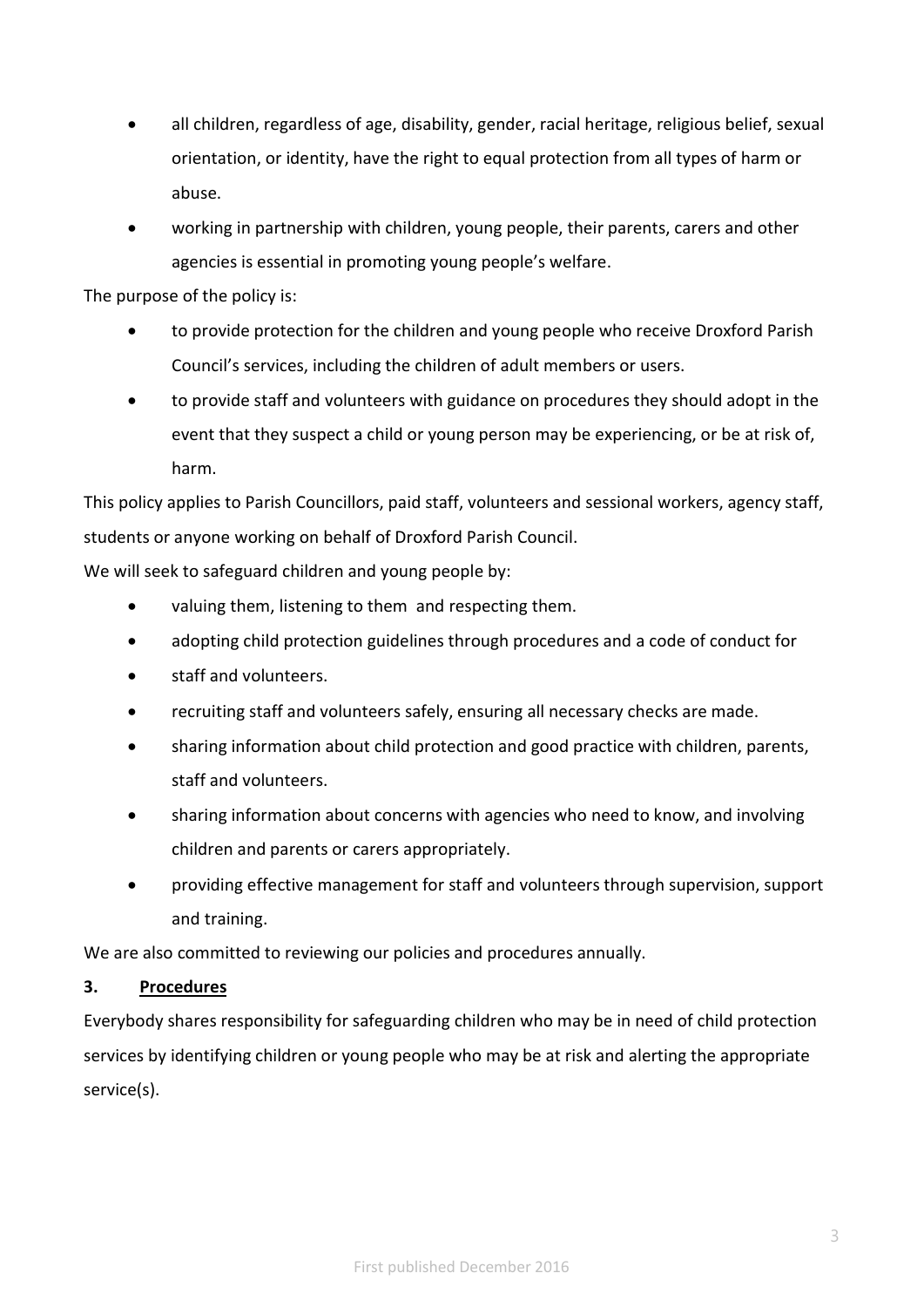- All Councillors, staff & volunteers must ensure that they are familiar with the child protection procedures for their setting and which staff member is responsible for child protection issues.
- Advice should be sought in the first instance from the designated or named person responsible for child protection support within the setting. This may be the designated teacher within a particular school or the designated lead for child protection within the education or early years service, or the named health visitor or doctor with particular responsibility for child protection within the health service. However, this should not preclude a direct referral to Children's Social Care particularly if there is any element of immediate risk.

Referrals must always be made to Children's Social Care, at Hantsdirect (telephone 0845 603 5620) if there are signs that a child under the age of 18 years, or an unborn baby:

- Is suffering or has suffered abuse and/or neglect.
- Is likely to suffer abuse and/or neglect.
- (With agreement of a person with parental responsibility) would be likely to benefit from family support services.

The designated or named person in your setting will support you in contacting Children's Social Care, at Hantsdirect (telephone 0845 603 5620) to make a referral. They will be familiar with the procedure and will be able to advise you accordingly. The timing of referrals must reflect the perceived risk, and should normally be within one working day of recognition. If, for any reason, you cannot contact the designated or named person in your setting you should go ahead and contact Children's Social Care.

When a referral is made to Children's Social Care you must agree with them what the child and parents / carers will be told, by whom and when. Do not just leave messages. Always speak to someone. You must confirm verbal and telephone referrals in writing, within 48 hours. Sometimes you will be asked to use a multi-agency referral form that can be found at:

http://www3.hants.gov.uk/childrens-services/childrenandyoungpeople/child-protection.htm. Any Common Assessment Framework (CAF) that has been undertaken should be attached to the referral. Children's Social Care should acknowledge your written referral within one working day of receiving it. Should you not have had a response within 3 working days, contact them again.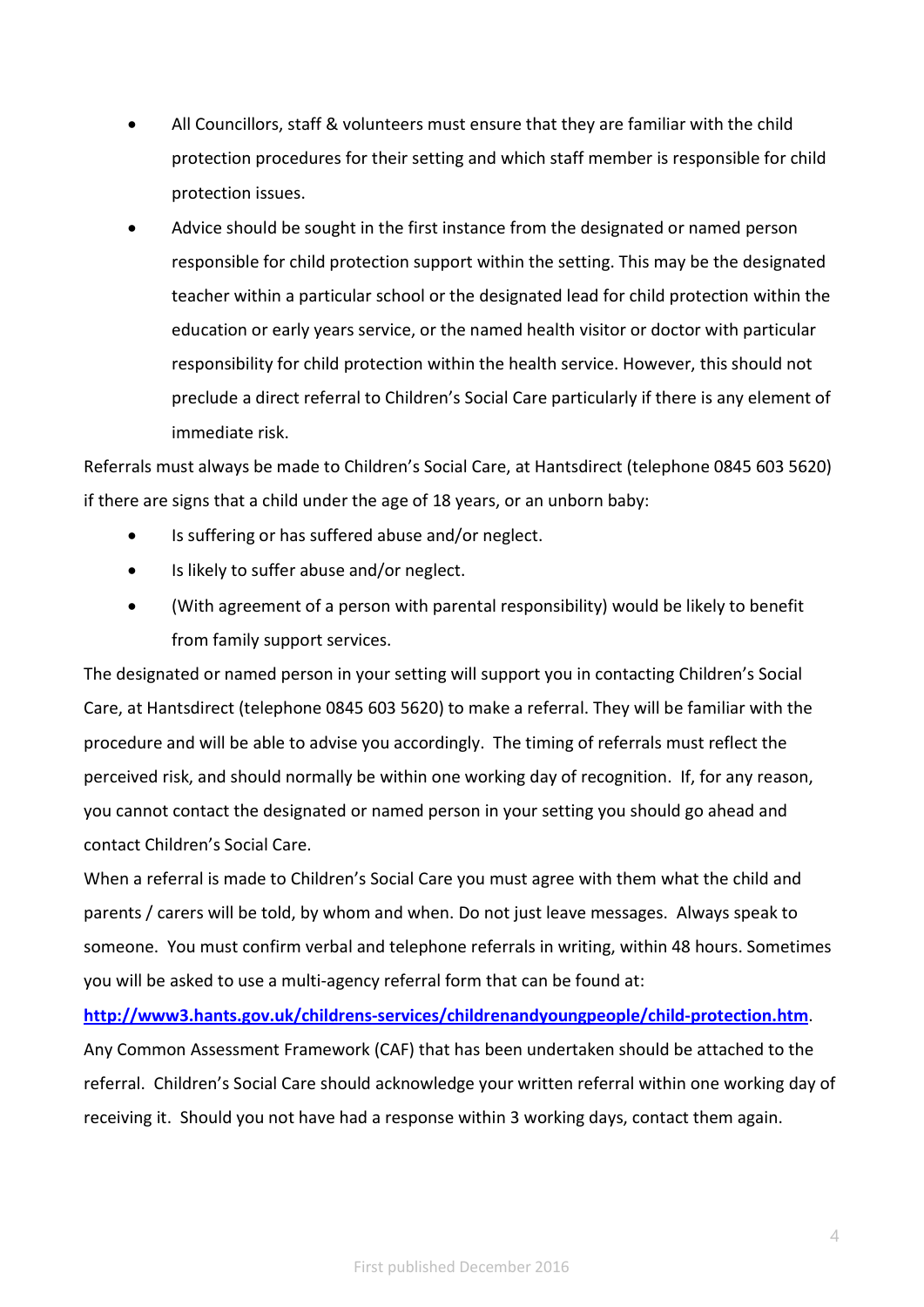Under no circumstances should you speak to, or confront, the abuser. Do not share suspicions or information with any other person other than your line manager, Children's Social Care and the Police. Information given to Children's Social Care or the Police will be taken seriously, handled sensitively and shared only on a 'need to know' basis, wholly to protect the child. However, in order to ensure that children are safeguarded on the basis of proper evidence, the source of the referral cannot be kept anonymous.

If you have any concerns about an adult's behaviour towards children or young people (who is not an employee or volunteer working for the agency):

- Do not ignore it the service will take any concerns very seriously.
- You must discuss your concerns with the designated or named person in your agency, who will support you in liaising with the statutory agencies should any child protection matter arise.
- Do not confront the adult but seek the advice of the designated or named person. If they are not available seek advice from your line manager or from Children's Social Care.

# 3.1 Dealing with Allegations or concerns against any employee or volunteer Working for your Agency

Concerns for the safety and well-being of children could arise in a number of different ways and in a range of settings. It is essential to act quickly and effectively if an allegation is made or if there is suspicion or concern about a professional or volunteer's relationship with a child, young person or group of children/young people, particularly if they have:

- Behaved in a way that has harmed, or may have harmed, a child;
- Possibly committed a criminal offence against or related to, a child; or
- Behaved towards a child or children in a way that indicates she/he is unsuitable to work with children.

If an allegation is made, or a concern arises, about a member of staff or volunteer, ensure that the named person in your agency is informed immediately who will contact the Local Authority Designated Officer (LADO) (telephone 01962 876364) The LADO is available to provide advice or support in any allegations process, including advising whether or not immediate suspension of the person concerned should be considered. Senior Managers must ensure that HR Advisors are made aware of concerns and that HR advice is sought at the earliest opportunity.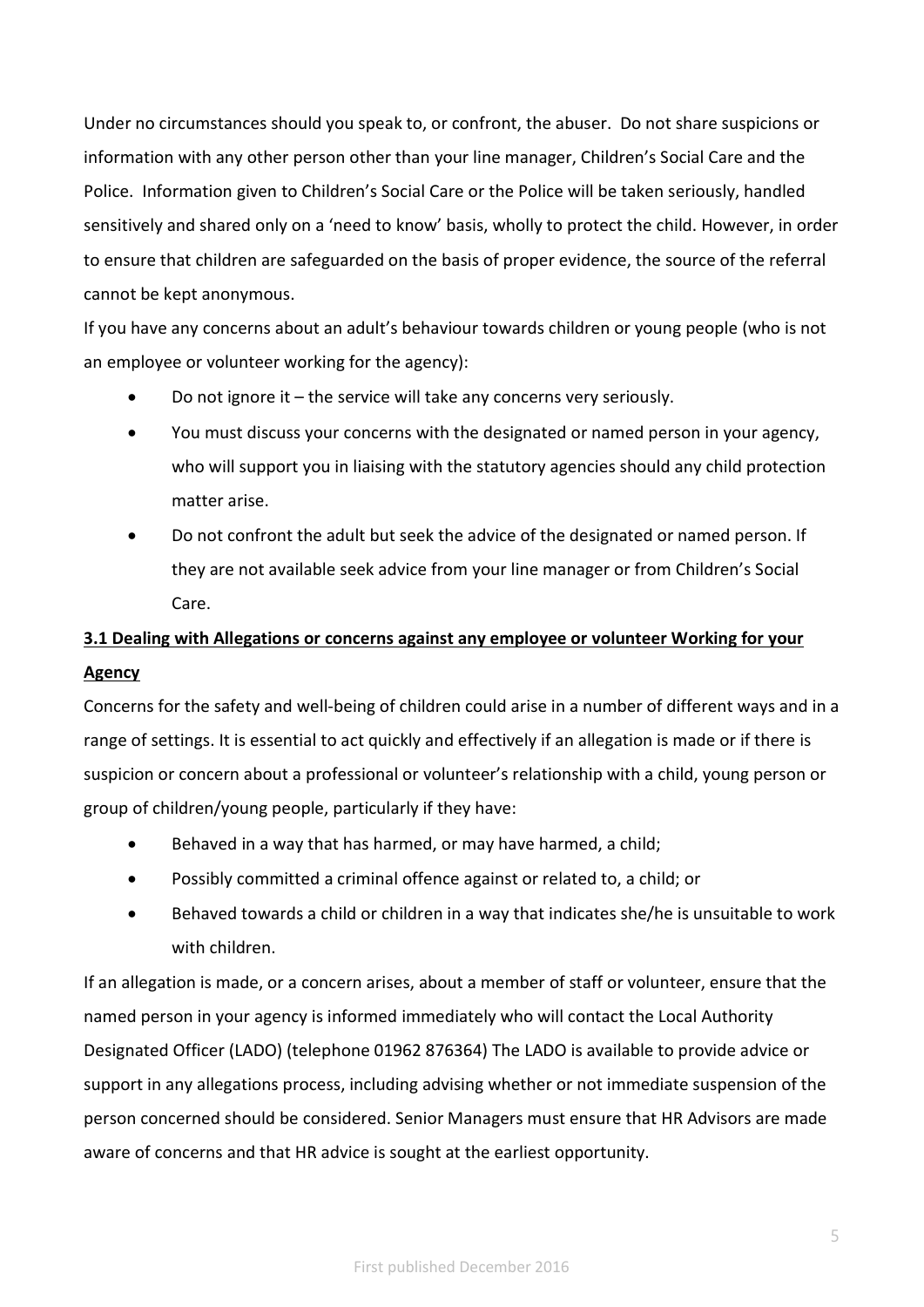If the LADO is unavailable, or the concern is raised out of hours, you should contact Hantsdirect or the out-of-hours service or, in an emergency, the police.

Records should be secured and information sharing should be strictly limited to relevant staff and external professionals on a need to know basis.

The member of staff or volunteer should be treated fairly and honestly, helped to understand the concerns expressed, the process being followed and any outcomes of the process. Senior managers should seek advice from the LADO and Social Care/Police before informing the person who is subject to an allegation.

#### 4. Guidance

#### 4.1. Responding to a Disclosure

If a child tells you that they, or someone they know, is being abused:

- Listen to what the child is saying and take it seriously.
- Reassure the child who has made the disclosure that they have done the right thing.
- Give the child time to talk and do not probe or ask leading questions. Investigation is not your responsibility.
- Do not promise to keep secrets. All allegations of harm or potential harm must be acted upon.
- Explain to the child that you will share this information with a senior member of staff who will ensure the appropriate procedures will be followed.
- E-mails or text messages received detailing details of suspected abuse should be responded to as soon as possible or within 24 hours by contacting the child by phone or face-to-face to obtain further information.
- Record the event in accordance with your setting's procedures.
- All allegations against staff, even those that appear less serious, need to be followed up and examined objectively by someone independent of the organisation concerned. All allegations will be considered by the Local Authority Designated Officer, who acts for the LSCB agencies to monitor allegations and ensure that the actions in response to the allegation are in accordance with the Hampshire Safeguarding Board Procedures.
- Advice on the storage of all documentation must be sought from your line manager who must ensure that access is strictly limited to relevant staff and external professionals on a need to know basis.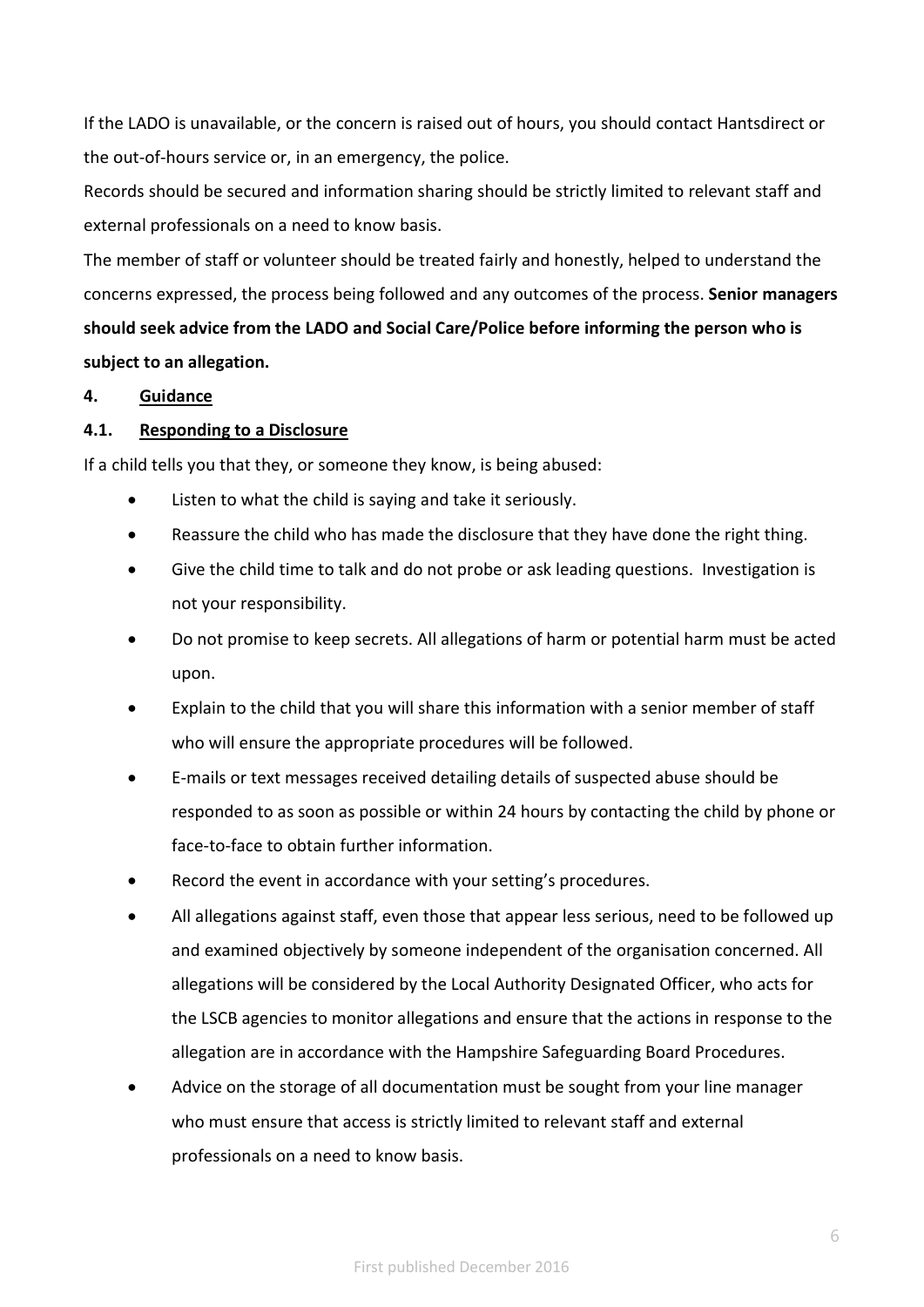## 4.2 Staff Conduct – Safe Working Practice

It is essential that all members of staff are conscious of how they should conduct themselves to minimise the risk of finding themselves as the subject of any child protection processes. All staff should be aware of the following summary of things to do and not to do when working with children.

"Do"

- Read and follow the child protection procedures.
- Report to the designated / named person any concerns about child welfare/safety.
- Report to the designated / named person any concerns about the conduct of other school staff/volunteers/contractors.
- Record in writing all relevant incidents.
- Work in an open and transparent way.
- Discuss and report any incidents of concern or that might lead to concerns being raised about your conduct towards a child.
- Report to the designated/named person any incidents that suggest a child may be infatuated with you or taking an above normal interest in you.
- Dress appropriately for your role.
- Only use e-mail contact with children via any authorised system.
- Avoid unnecessary physical contact with children.
- Ensure you understand the rules concerning physical restraint.
- Where physical contact is essential for educational or safety reasons, gain the child's permission for that contact wherever possible.
- Allow children to change clothes with levels of respect and privacy appropriate to their age, gender, culture and circumstances.
- Avoid working in one-to-one situations with children.
- Avoid volunteering to accommodate children overnight.
- Be careful about recording images of children and do this only when it is an approved activity.
- Contact your professional association or trade union if you are the subject of concerns or allegations of a child protection nature.
- Fully co-operate with any investigation into child protection issues at your setting.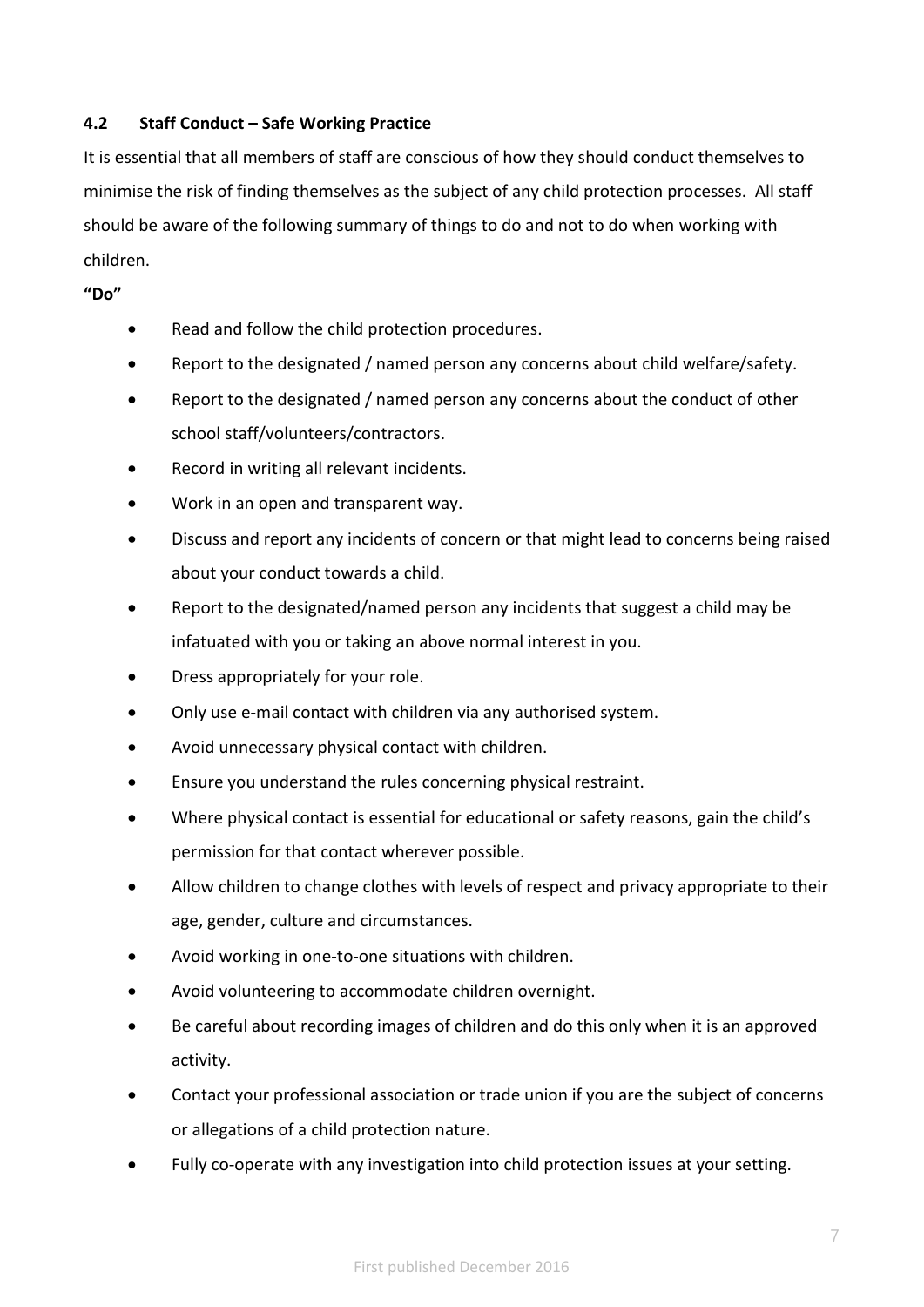Listen to children when they express concern (rumours) about staff which might appear to be just, and check facts v fiction.

### "Don't"

- Take any action that would lead a reasonable person to question your motivation and/or intentions.
- Misuse in any way your position of power and influence over children.
- Use any confidential information about a child to intimidate, humiliate or embarrass a child.
- Engage in activities out of the workplace/setting that might compromise your position with children or young people.
- Establish or seek to establish social contact with children outside of the setting.
- Accept regular gifts from children.
- Give personal gifts to children.
- Communicate with children in inappropriate ways, including social networking and mobile telephones.
- Pass your home address, phone number, e-mail address or other personal details to children.
- Make physical contact secretive.
- Meet with children in closed rooms without other staff being aware.
- Use physical punishment of any kind.
- Confer special attention on one child unless this is part of an agreed plan or policy.
- Transport children in your own vehicle without prior management approval.
- Take, publish or share images of children or other children without their parents' permission.
- Abuse your position of trust with children.
- Allow boundaries to be unsafe in more informal settings such as trips out.

## 5. Unaccompanied Children in Public Settings

There will be situations when young children visit public settings unaccompanied by their parent or carer. Whilst not wishing to discourage children from visiting places such as libraries, information centres and play or educational facilities, staff members need to take reasonable steps to ensure the safety of the child and to inform parents / carers of their responsibilities. The way in which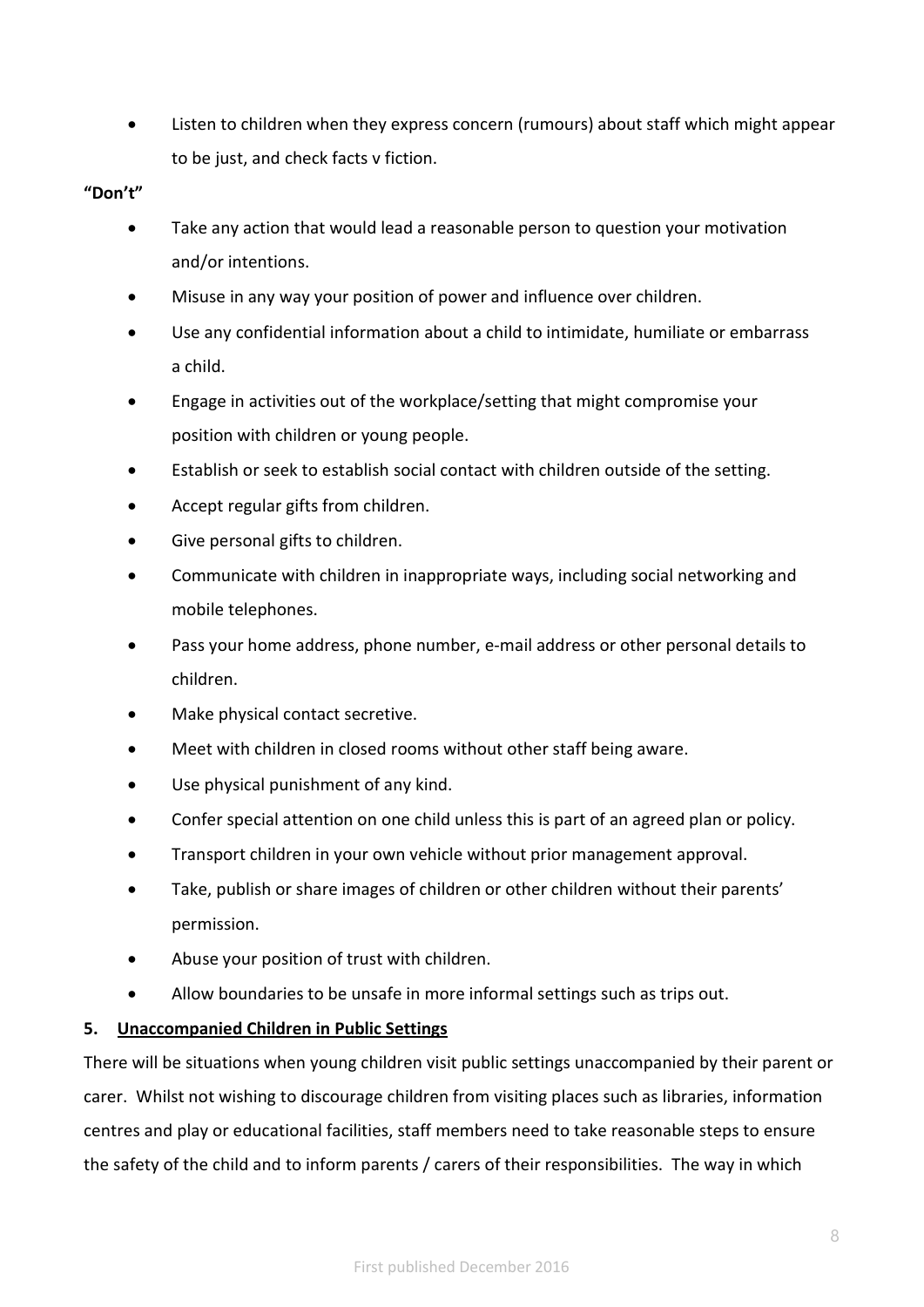staff deal with unaccompanied children must be based on awareness of the responsibility of the parent or the loco parentis carer (i.e. the one taking the responsibility of parent), and the duty of care the service to all children on the premises. In no instance would staff be expected to take on parental responsibilities for children in these settings. A suitable notice should be clearly displayed and staff should point to this poster when appropriate but especially if parents / carers are about to leave their children on the premises. For example:

| NOTICE |  |
|--------|--|
|        |  |

#### INFORMATION FOR PARENTS AND CARERS

Welcome. We hope you enjoy your visit.

Please remember, this is a community space, open to all.

Keep your child safe & please don't leave them unaccompanied.

Children under 10 must never be left unaccompanied.

Parents and carers remain responsible for their children at all times.

A good practice response on discovering an unaccompanied child on the premises is to:-

- Try to avoid being left alone with a child. Try to ensure colleagues are present when you are dealing with unaccompanied children.
- Try to establish whether the child is allowed by the parent / carer to come and go alone. If you are satisfied that the child is allowed to come and go alone then allow the child to leave. If you gather this information only from the child then you will need to use your judgment to ascertain whether the child is competent to leave alone.

Relevant factors may be:

- Whether the child exhibits signs of nervousness.
- Whether the child appears to clearly understand your questions.
- Whether the child seems physically capable.
- Whether the child appears to know clearly and readily where he or she lives.
- How far the journey is.
- Whether you know of any particular hazards on the journey.
- The child's age and vulnerability.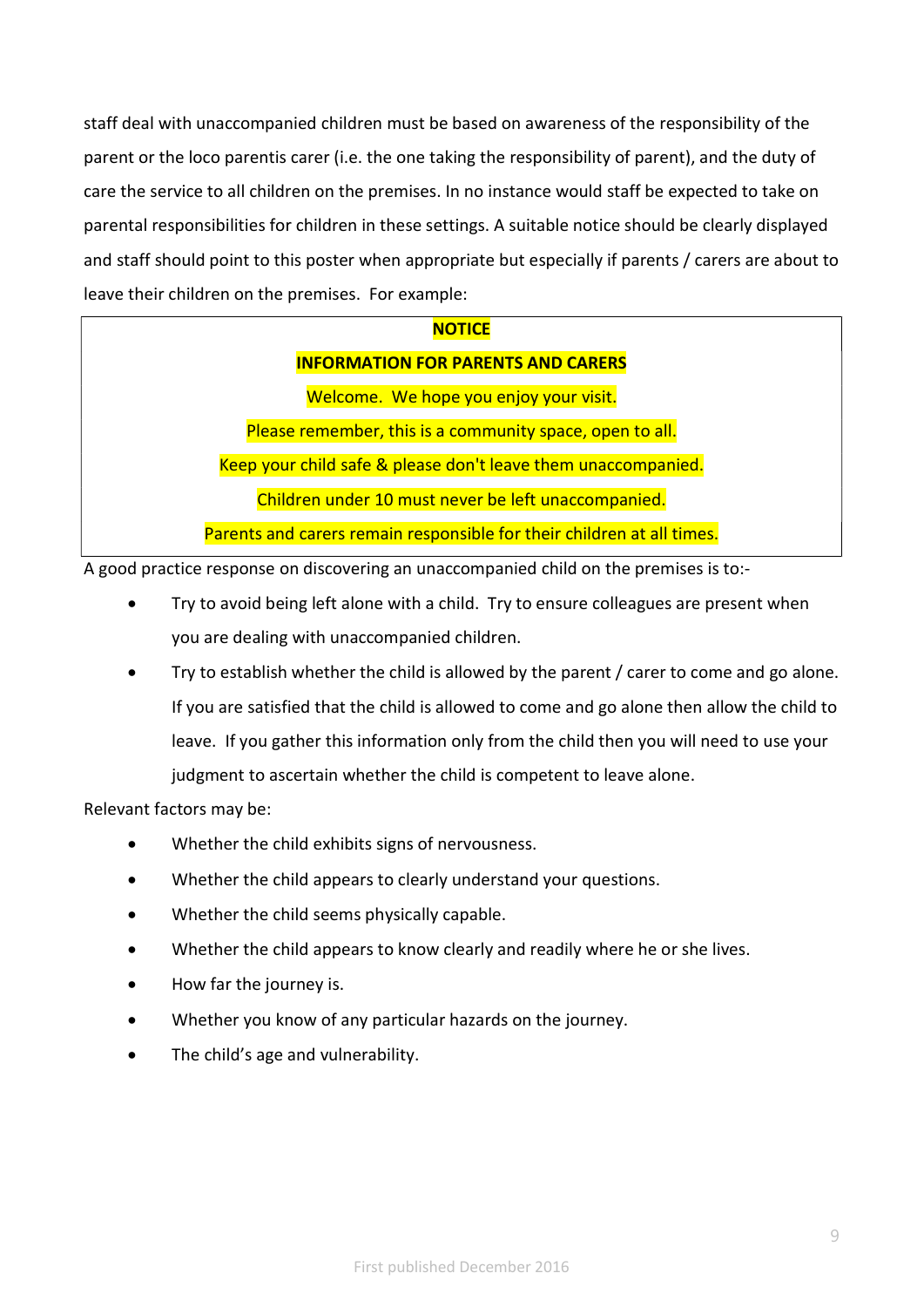If you are in doubt, encourage the child to remain on the premises until you have been able to contact a parent or carer. Children under 10 years of age should not normally be allowed to leave alone unless you know that in the particular case the parent/carer allows it.

Ask the child if s/he is expecting to be collected by an adult. Even if the child is expecting to be collected soon, do not wait until closing time before taking the next step.

Try to contact the parent or carer. Ask the child for an address or telephone number.

#### 6. Training

Droxford Parish Council will decide what roles require specific training and will inform relevant people of that requirement.

Training will be organised and delivered in accordance with the requirements of 'Working Together to Safeguard Children (2010)'. The training will be informed by the HSCB Workforce Development Group.

Staff with responsibility for child protection training within individual agencies will monitor attendance at relevant training to ensure all relevant staff members are aware of the procedures and have received relevant training.

## 7. Safer Workforce

#### Recruitment and Selection

Advertisement of posts and application packs should make explicit reference to the commitment of the organisation to Safeguarding including:

- a. Compliance with vetting & barring regulations<sup>1</sup>.
- b. Clear statements in the job description and person specification that explicitly reference the individual's safeguarding responsibilities;
- c. Providing information about safeguarding policy and practices to applicants.

## The selection process should:

-

- Comply with disclosure & barring regulations.
- always use applications forms (CVs alone should not be accepted).
- a minimum of two people should check for any gaps in employment history and explore these gaps during interview.

<sup>1</sup> http://www.isa-gov.org.uk/default.aspx?page=2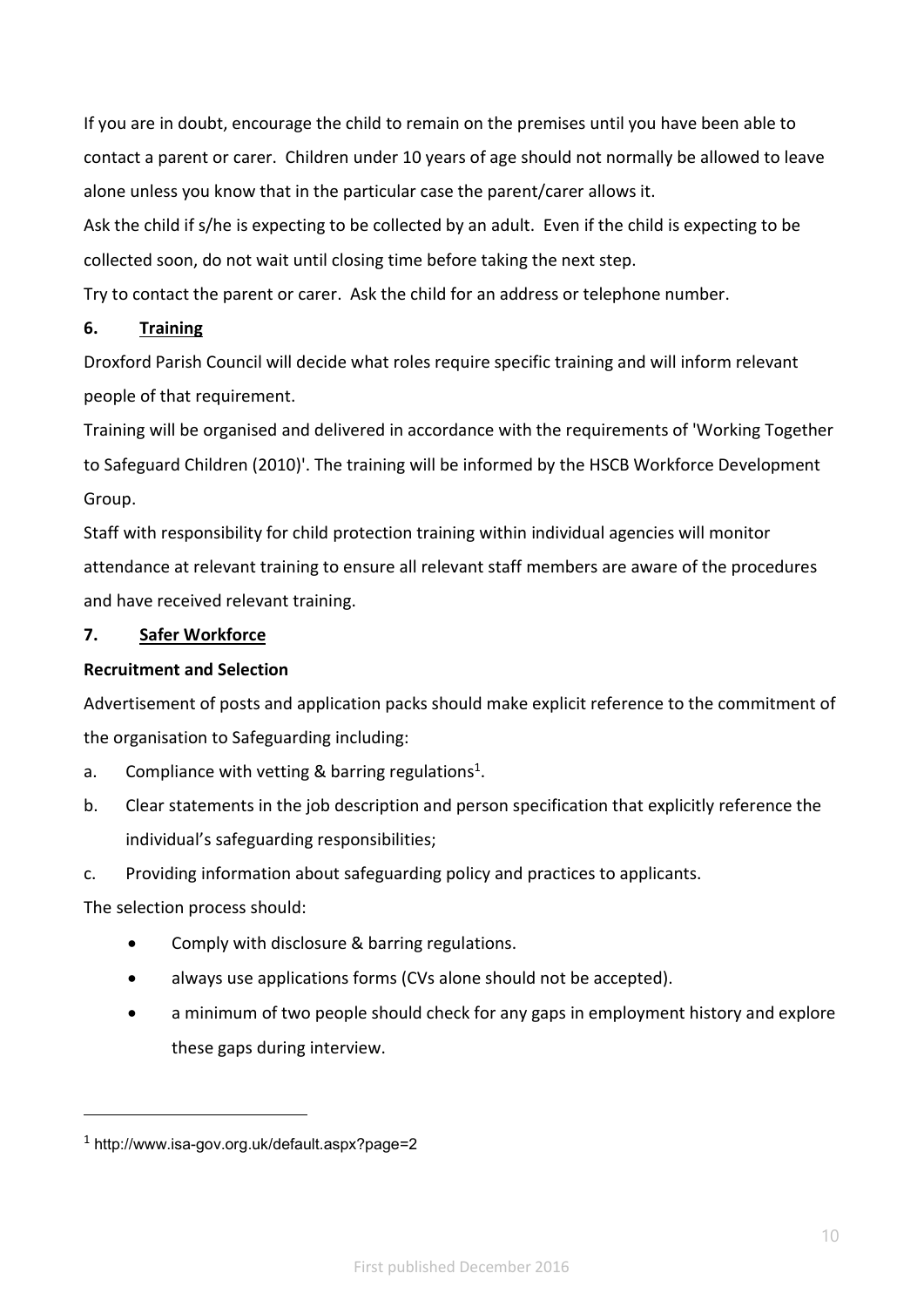- ensure that at least one reference is from a previous employer and specifically asks if there have been any concerns or allegations about the applicants behaviour towards children; any disciplinary action and confirmation of the applicant's responsibilities. Compare this information with that provided by the applicant. Any inconsistencies or concerns regarding the information provided in a personal reference must be followed up directly with the referee.
- ensure that any concerns arising from the applicant's medical reference are followed up directly with the applicant and with the employing agency's medical adviser. Seek to explore the applicant's attitudes towards children and young people, their motivation for pursuing the role, and managing boundaries, at interview.
- Always ensure that any other uncertainty or inconsistency about the information provided about the applicant is followed up and resolved.

If you need support with the process, seek advice on recruitment and selection from your HR advisors.

## 8. Monitoring Arrangements

This policy and procedure will be reviewed annually; the next review will be in December 2017.

#### 9. Source Material

 4LSCB Safeguarding Procedures (2016) Hampshire, Southampton, Portsmouth and Isle of Wight Safeguarding Boards: http://4lscb.proceduresonline.com/

'What to do if you're worried a child is being abused: advice for practitioners' 2015, HM Government: https://www.gov.uk/government/publications/what-to-do-if-youre-worried-achild-is-being-abused--2

'Working Together to Safeguard Children', April 2015, HM Government:

https://www.gov.uk/government/publications/working-together-to-safeguard-children--2

Useful Telephone Numbers:

| Children's Social Care - HantsDirect   | 0845 603 5620  |
|----------------------------------------|----------------|
| Children's Social Care (out of hours)  | 0845 600 4555  |
| Local Authority Designated Officer     | 01962 876364   |
| Hampshire Police                       | 0845 045 45 45 |
| <b>NSPCC Child Protection Helpline</b> | 0808 800 5000  |
| Child-Line                             | 0800 1111      |